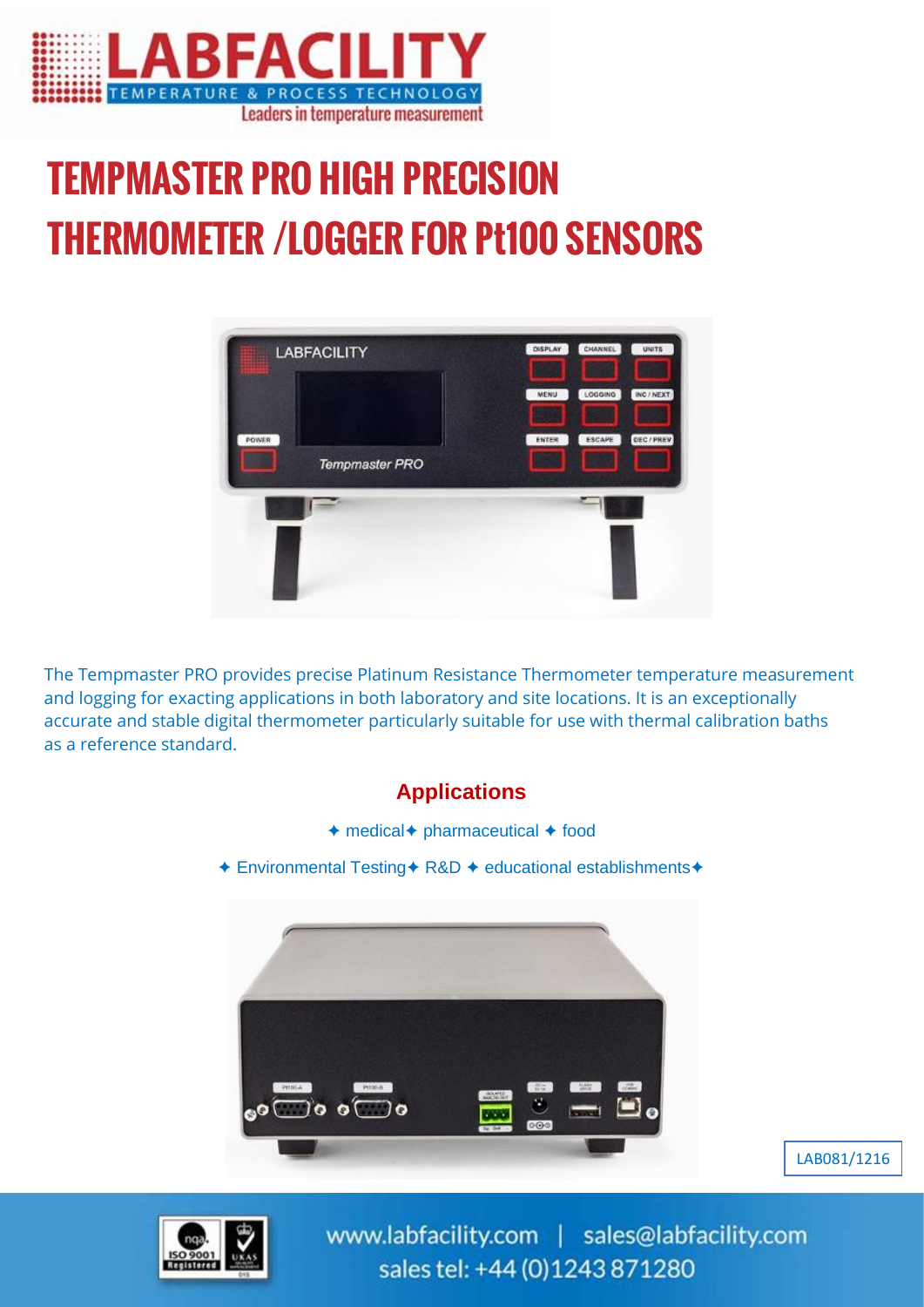#### *Key Features*

- *Reference standard thermometer for Pt100 sensors*
- *High accuracy ± 0.01ºC Pt100*
- *40 milliKelvin (0.040ºC) system accuracy*
- *Precise linearisation conformity is realised by a hybrid maths polynomial technique*
- *Simple, fast digital matching to calibrated sensors, up to 10 points per channel retained in memory*
- *Additional digital matching to Pt100 sensors using custom constants*
- *Clear, comprehensive user information on alpha numeric display*
- *Resolution 0.01ºC for Pt100 inputs*
- *Smart sensor capability Pt100 for corrections stored on probe*
- *Data logging*
- *Wide temperature range*
- *Readout directly in ºC, ºF, K, Ω*
- *Input circuitry configured to eliminate thermal voltages*
- *Two sensor input ports*
- *Channel A, B or A-B reading*
- *USB serial communications*
- *USB flash drive port*
- *Highly precise linearisation tracking*
- *Excellent long term stability*
- *Supplied with PC software*
- *Programmable analogue (retransmission) output*
- *Front panel data entry and function keys*
- *Our own design and manufacture*
- *Rechargeable Lithium Ion battery/mains powered*
- *CE & RoHS compliant*

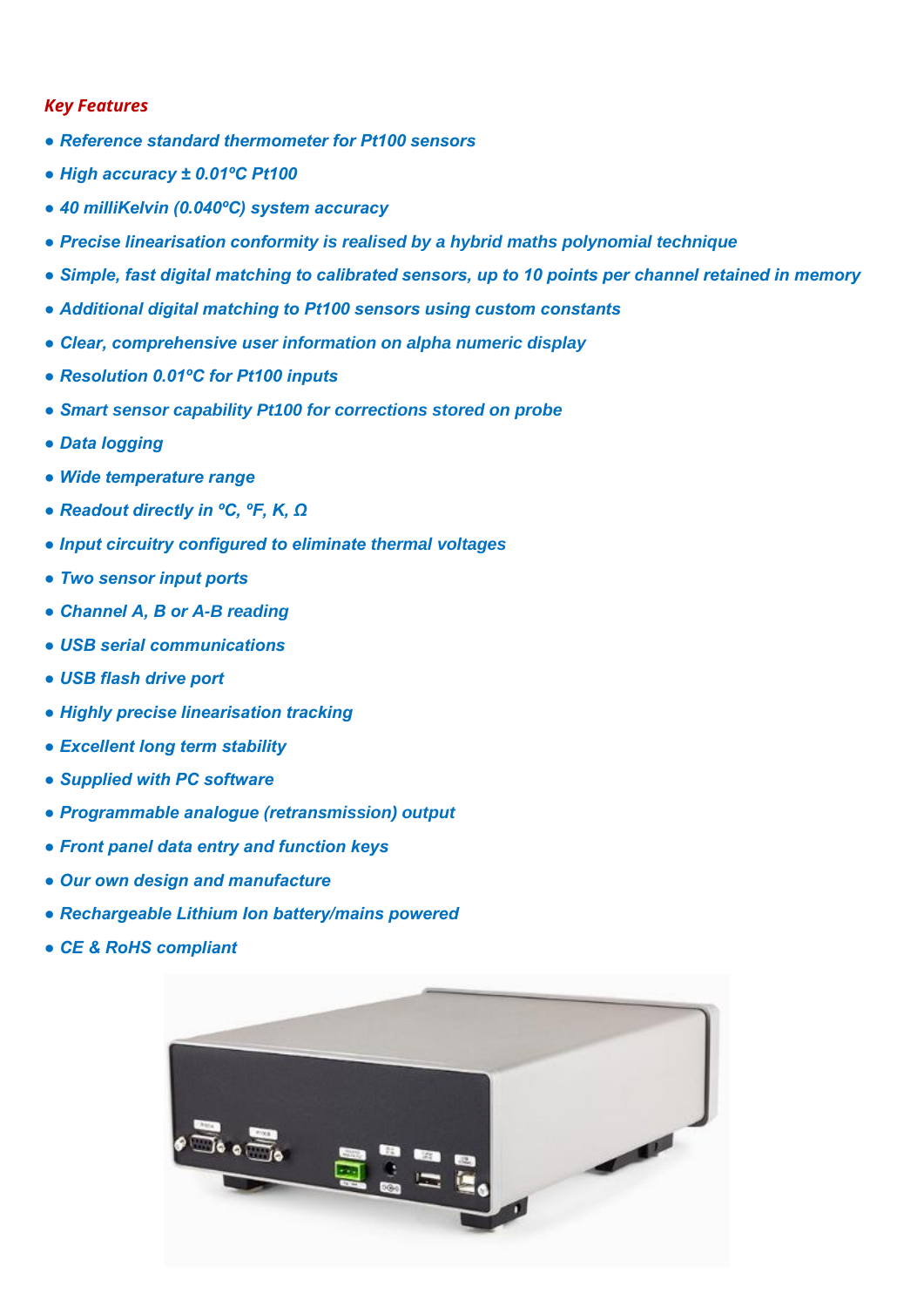**The Tempmaster PRO is a successor to the very successful Tempmaster-100 thermometer developed over a 25 year period. Like its predecessor, the Tempmaster PRO provides laboratory standard temperature measurement w ith Pt100 sensors and greater versatility to extend the scope of applications.**

Displayed values and user information are indicated on a bright clear OLED screen with diffused backlighting. Data can be displayed in °C,°F,K,Ω as required; nine front panel push keys, the only user controls, are used in conjunction with the display screen. It is this arrangement which makes for very simple and "friendly" operation.

Resolution is 0.01°C: all computations are performed digitally without drift. Overall stability is optimised by utilising only the highest quality components including high precision, expensive metal film resistor networks.

There are two input ports for 3 or 4 wire Pt100 sensors; the instrument automatically recognises 3 or 4 wire configurations. The measured temperature can be displayed directly from one of the inputs or differentially between the two inputs. Differential temperature and the two individual channel temperatures are displayed simultaneously.

Individual calibrated sensors can have their appropriate calibration values programmed into the Tempmaster PRO using either the keypad or the PC software supplied. The PC software also allows corrections in the form of constants for individual Pt100 sensors to be programmed in. The nonvolatile memory ensures that the values are retained (until such time as they are changed) even after switch-off. Where the calibration certificate relating to a particular probe states specific Ω values at stated temperatures, up to ten such values are entered into the Tempmaster PRO with their relevant temperature points using the front panel keypad or the software. The instrument then digitally self-calibrates to the associated probe over the range embraced in the calibrated values used; the temperature readout is "corrected" accordingly. Additional manual procedures are not required to compute precise temperature readings since these are displayed directly; miscalculation errors are thus eliminated. Very high system accuracies, better than 40 milliKelvins can be achieved using probe matching.

Corrections which are "programmed in" can be displayed for confirmation. However, initial input, adjustment, enabling and disabling of corrections are protected For by a special key sequence to prevent accidental or unauthorised changes. Values can be changed by an authorised user at any time.

For the Pt100 inputs,SMART probes can be used which incorporate dedicated 'correction values' within the connector of each probe.When a SMART probe is connected to input A or B or both inputs, the corrections are automatically applied without the need for user intervention.

A common application for the Tempmaster PRO is the comparison calibration of "working" sensors against a calibrated reference standard or semi-standard sensor. For example, the sensor under test in channel B is compared against the reference sensor (with programmed corrections) in channel A. When applied, the null function corrects the differential temperature readout between two sensors to zero. For example, the apparent temperature difference between two sensors known to be at the same actual temperature can be corrected to zero prior to, for example, heat exchanger experiments.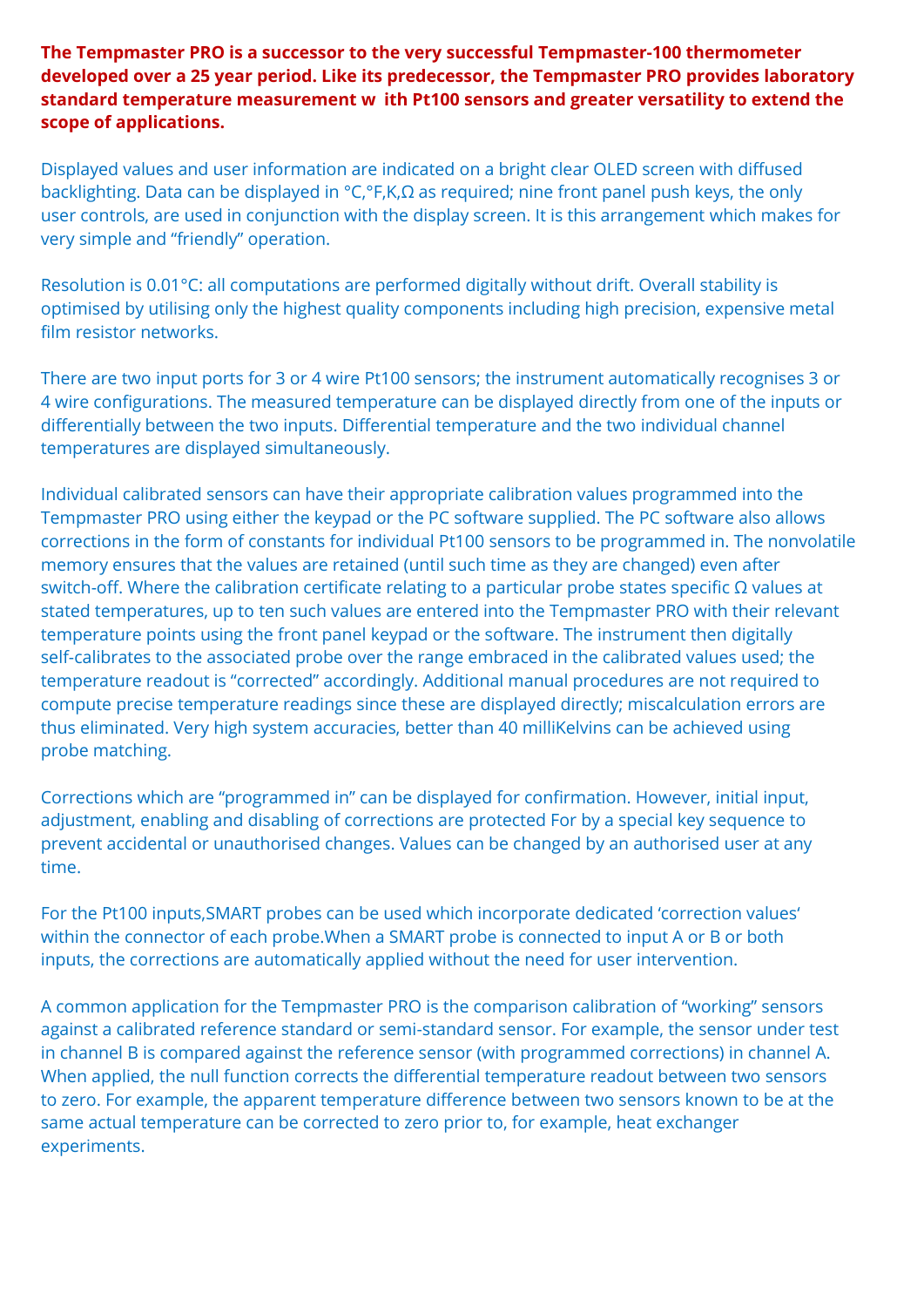Both inputs can be scanned and values logged according to parameters set up by the user in the PC software; the instrument incorporates a real-time clock and on-board memory.

The adjustable contrast OLED display screen provides data readout, user prompts and mode annunciation. This very important feature ensures a high degree of user friendliness and confidence. User prompts indicate which buttons to press in the appropriate sequence when selecting parameters and functions and when setting calibration values. Mode annunciation indicates which mode of operation is currently selected.

A flash drive USB port is provided to allow data to be stored and/or exported. Firmware update are also facilitated via this port.

PC software running in WINDOWS is provided as standard; it allows programming of custom calibration, remote control & measure and logging functions.

## **SPECIFICATIONS**

### *All values are valid for a nominal 240V 50Hz instrument supply and 20ºC ambient temperature*

### **General**

#### Inputs/Ranges/Sensors

| <b>Type</b>                        | Pt100 to IEC 751 (ITS 90 refers).<br>-200°C to +850°C                                                                                                                  |
|------------------------------------|------------------------------------------------------------------------------------------------------------------------------------------------------------------------|
|                                    | $Ro = 100\Omega$                                                                                                                                                       |
|                                    | 3 or 4 wire connection with automatic recognition (with manual override)                                                                                               |
| <b>Overall Accuracy</b>            | $\pm$ 0.01 °C $\pm$ 0.0005% of span                                                                                                                                    |
| <b>Linearisation Conformity</b>    | Better than $\pm$ 0.01°C                                                                                                                                               |
| Stability (vs ambient temperature) |                                                                                                                                                                        |
|                                    | Better than 0.0025°C per 1°C ambient change                                                                                                                            |
| Warm-up                            | Negligible under normal ambient conditions. Allow 5-10 minutes for full                                                                                                |
|                                    | stability unless stored at low temperature, then 30 minutes minimum.                                                                                                   |
| <b>Pt100 Sensor Current</b>        | 0.5mA                                                                                                                                                                  |
| Resolution of data display         | 0.01                                                                                                                                                                   |
| Variable filter                    | Sampling rate selectable between 4 and 64 (measurements averaged per<br>reading).                                                                                      |
| <b>Measurement Units</b>           | $^{\circ}$ C, $^{\circ}$ F, K, $\Omega$                                                                                                                                |
| <b>Measurement Modes</b>           | A, B or A-B.                                                                                                                                                           |
| <b>Custom Calibration</b>          | Up to 10 calibration values can be allocated to Pt100 input A & B and to                                                                                               |
|                                    | thermocouples input A & B. Values are retained in non-volatile memory until<br>replaced by user. ITS 90 or IPTS 68 coefficients can be used for custom<br>calibration. |
| <b>Smart Sensor Connection</b>     | Correction values stored in connector                                                                                                                                  |